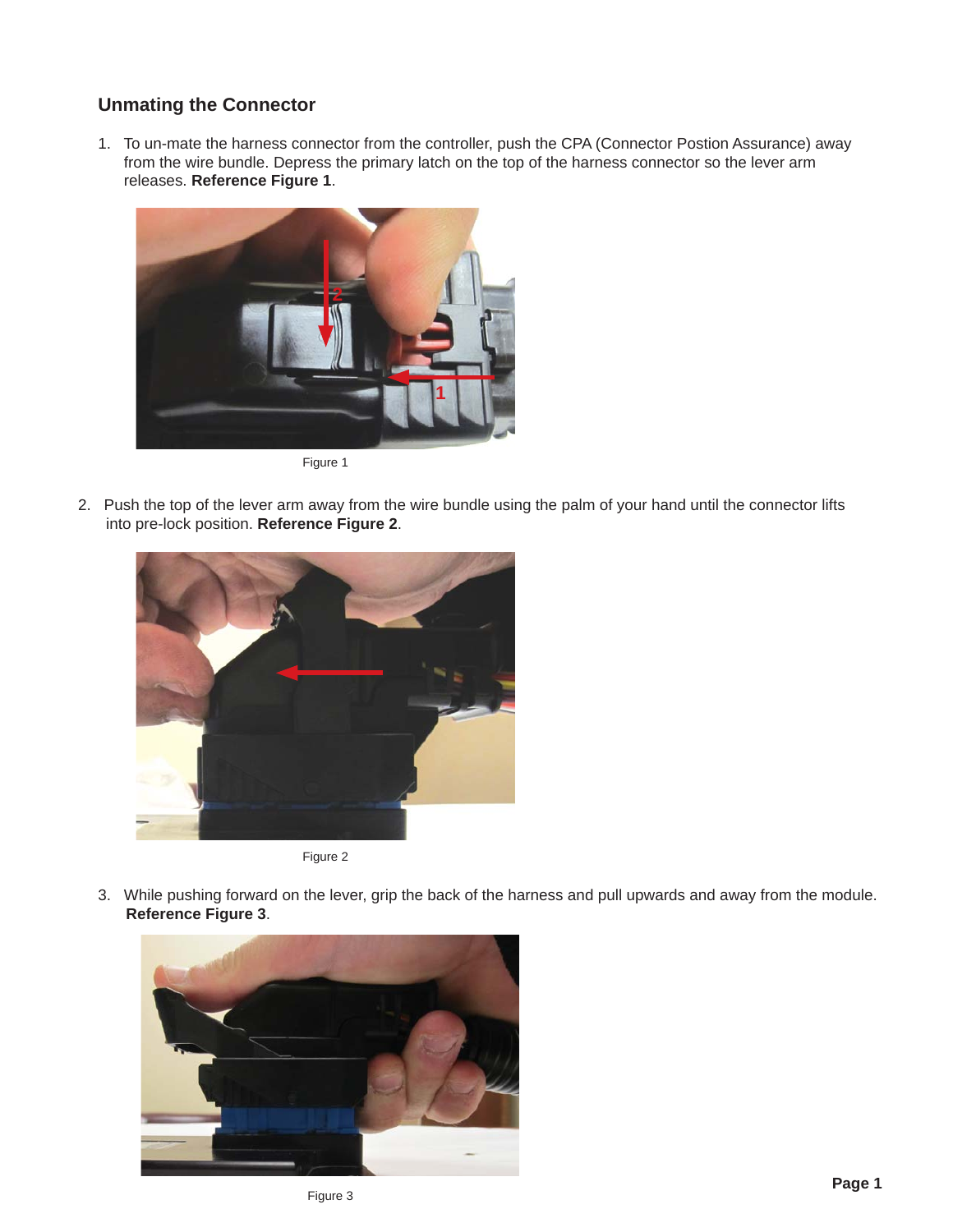# **Depinning/Pinning Connector**

1. Unlatch the dress cover latch features on each side of the dress cover guide. A small screwdriver or similar tool can be used to release the latches. **Reference Figure 1**.



Figure 1

2. With the dress cover latch features unlatched, insert your finger into dress cover and pull up and away from the wire bundle. The dress cover can now be completely removed. **Reference Figure 2**.





3. The zip-tie can now be removed from the wire bundle for easier access to the wire to be serviced.  **Reference Figure 3**.



Figure 3

**NOTE: Be careful not to damage/cut any wires in the process.**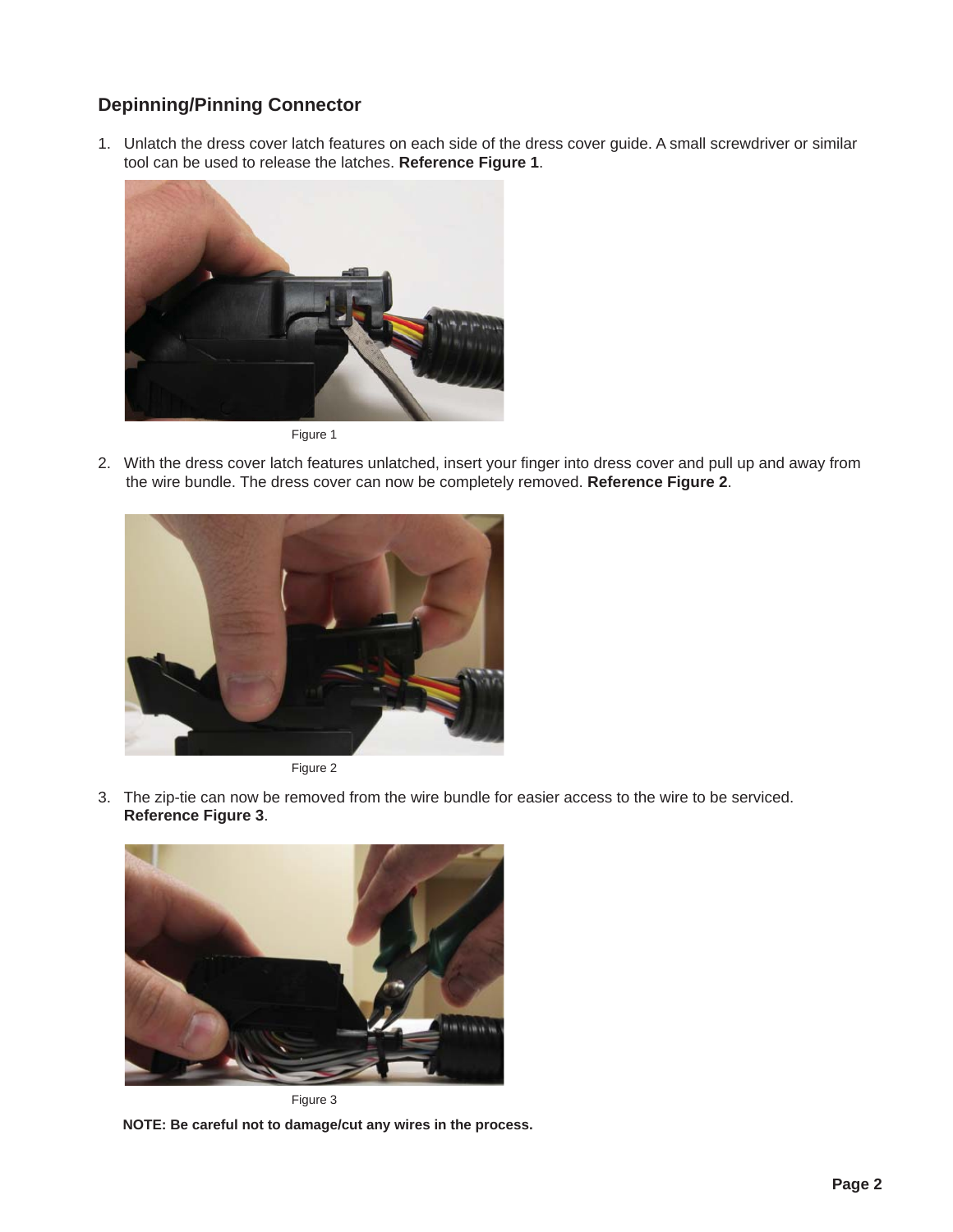4. Insert a small flat blade screwdriver into the TPA service hole and pry up. Repeat for the opposite side. At this point the TPA should be at its pre-lock position. **Reference Figure 4**.



**NOTE:** TPA should never be removed from the connector.

5. Ensure TPA is in pre-locked position and remove. **Reference Figure 5.**





6. Insert tip of the 0.64mm service tool (Molex part no. 63813-1400 or alternate GM part no. J-38125-213) into the terminal service hole adjacent to the terminal to be serviced. After first pushing the wire/terminal forward, use your index finger to push the service tool until a large amount of resistance is felt. This wedges the service tool between the terminal and the lock finger, therefore deflecting the lock finger. Reference Figure 6.



Figure 6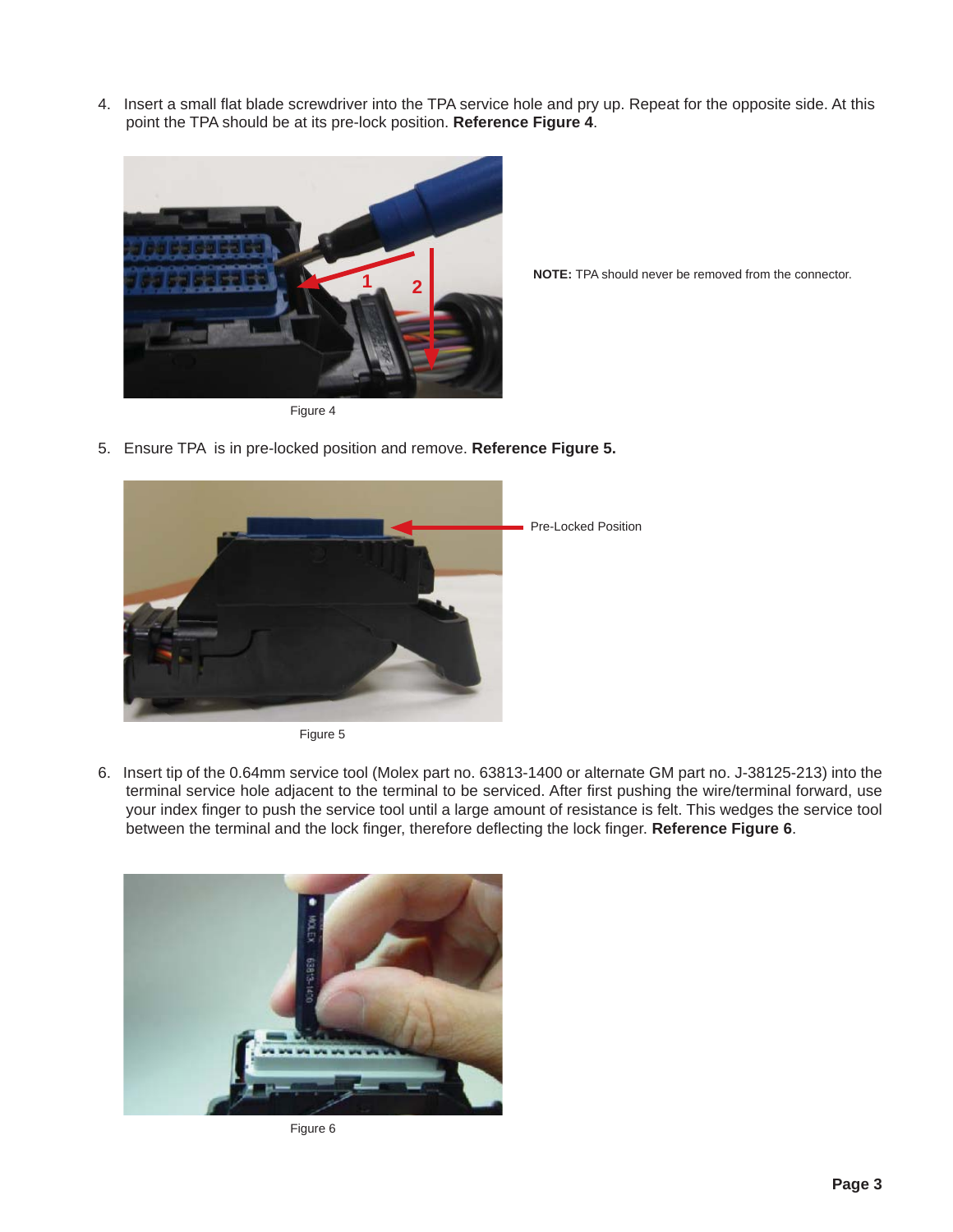7. **Figure 7a** shows proper insertion of the service tool. Avoid inserting the service tool into the terminal opening (**Figure 7b**) as this may damage the terminal.



Figure 7a



8. Once the terminal lock finger has been disengaged, transfer middle finger and thumb to connector housing, while maintaining the index finger pressure on the the tool. Pull on the wire to remove the terminal. **Reference Figure 8**.



**NOTE:** Using excessive force can damage the lock finger.

#### Figure 8

### **Depinning/Pinning Connector (Alternative Method)**

This section is an alternative if you do not possess the Molex service tool. Complete steps 1-5 before beginning the alternative method.

1. Lift the terminal lock and locate the pin you wish to remove. Carefully disengage the terminal lock finger. **Reference Figure 1**.

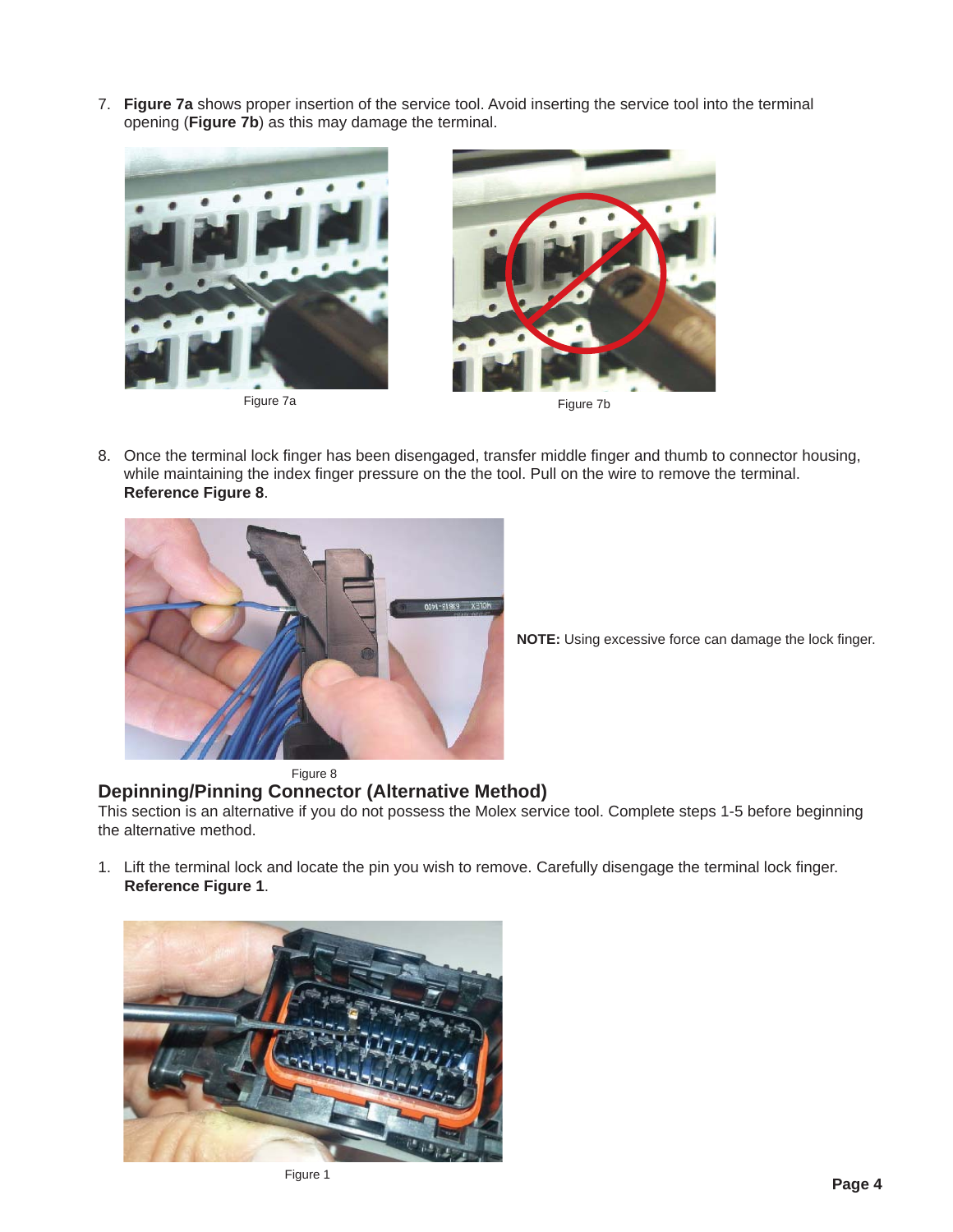2. Press the pin to the back of the connector. Once the pin is no longer latched it can be removed from the connector. **Reference Figure 2**.



Figure 2

For terminal installation, **Reference Figure 3**.

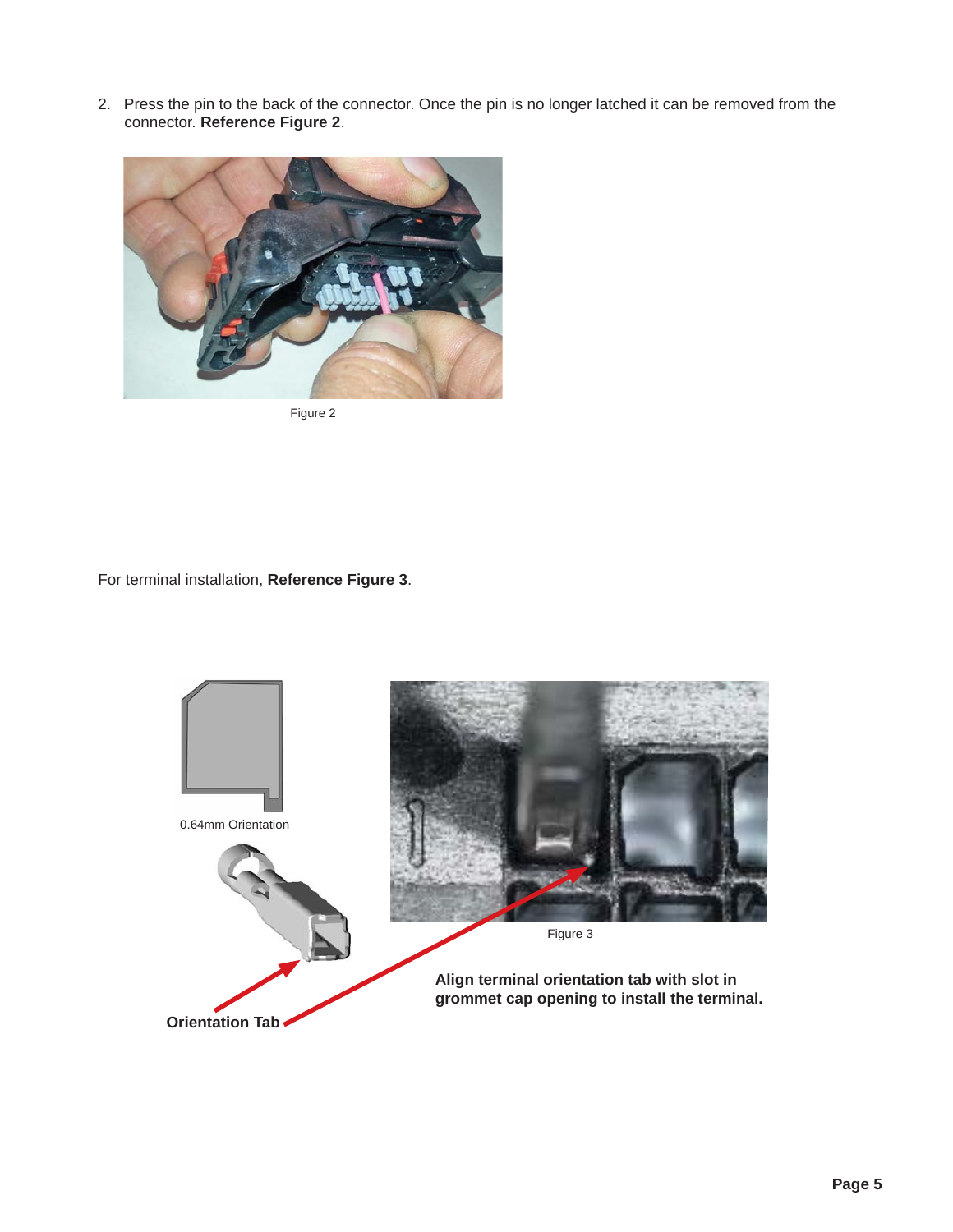## **Mating the Connector**

1. Correctly orient the harness connector (align keying features) onto the controller connector. Grip the top of the harness connector and evenly push the connector downward until the lever moves slightly forward. **Reference Figure 1**.



Figure 1

NOTE: Installing the harness connector at an extreme angle may result in seal "scrooping" creating an environment for fluid ingress. Damage to the header or connector is possible if excessive force is used.

2. To begin mating the harness connector to the controller, place the palm of your hand on the face of the lever. Push back the connector lever towards the wire bundle to engage the harness connector to the controller header. Mating force should be smooth and continuous, If not remove the connector and repeat. **Reference Figure 2**



Figure 2